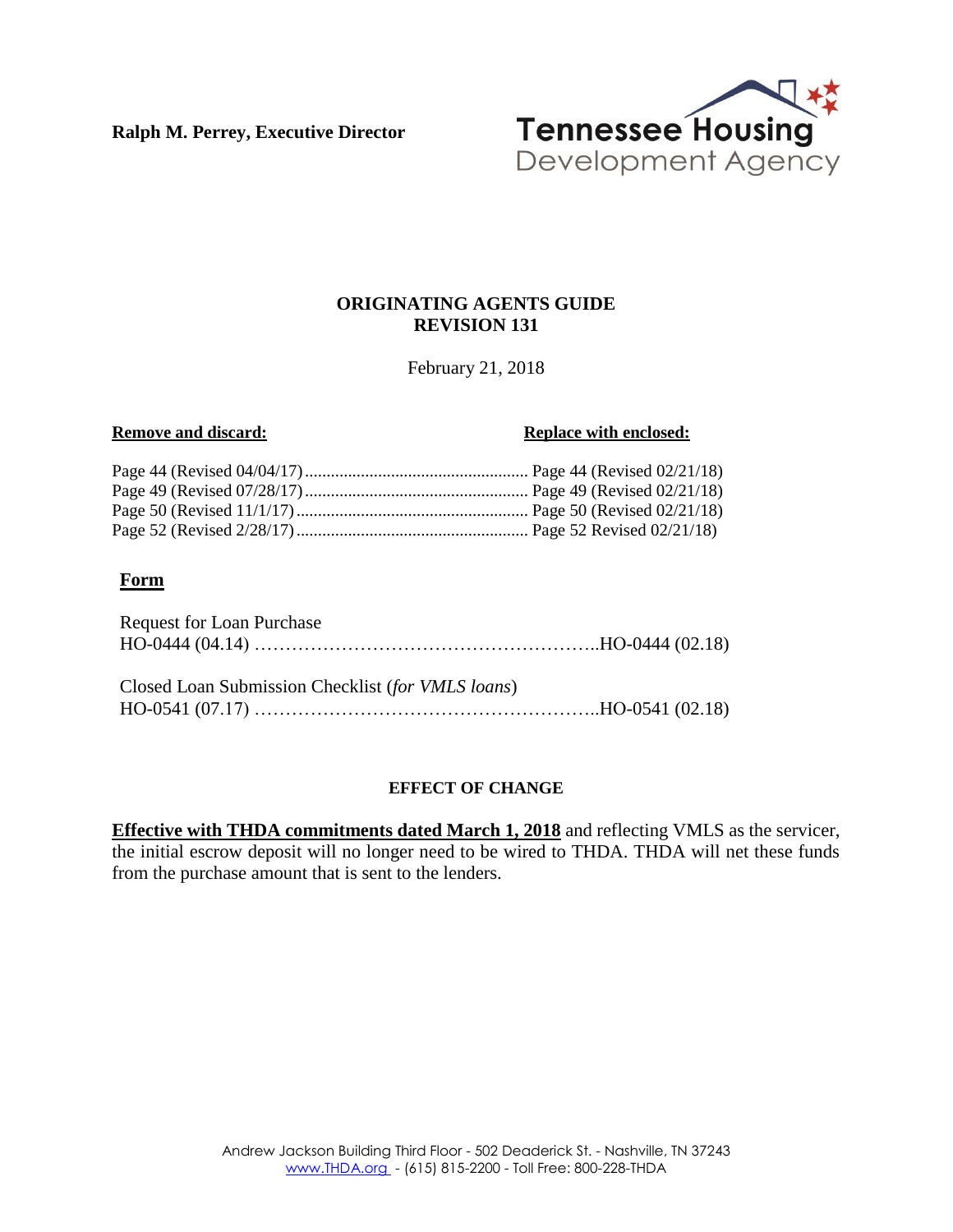inspections and insuring or guarantee certificate within 120 days of closing, on all THDA loans.

THDA may grant one extension, for a period not to exceed thirty (30) calendar days, to the delivery deadline to allow for additional efforts to resolve the problems. THDA may consider additional extensions. Any additional extensions must be approved by THDA, in THDA's sole discretion.

THDA may decide to complete a file without all final corrections being received. In those cases, the Originating Agent would receive notification from THDA of the correction(s) to be made and the Originating Agent will be responsible for completion of the file.

3. Servicing Package Deadline (n/a if VMLS Servicer)

Promptly after closing, required documentation must be delivered to the THDA Servicer indicated on the Commitment.

## **8.3 FAILURE TO MEET DELIVERY DEADLINES**

Any loan closing file remaining incomplete on the  $151<sup>st</sup>$  day following closing, regardless of extension status and/or file documentation status, will result in THDA issuing a demand for repurchase, along with repurchase instructions and deadline, without any further notice to the Originating Agent, unless a further extension was granted by THDA. If the loan has not yet been purchased by THDA, it will immediately become ineligible for purchase on the  $151<sup>st</sup>$  day following closing, unless a further extension was granted by THDA. Loans declared ineligible for purchase by THDA, including Great Choice Plus loans and/or loans repurchased from THDA, are not eligible for subsequent purchase by THDA.

THDA may require Originating Agents who submit loans closed by the Purchase Method and do not comply with delivery deadlines to submit all final documents before their loans will be eligible for purchase by THDA.

Originating Agents who consistently fail to meet delivery deadlines will be suspended from new loan originating until such time that the delinquent loan closings are completed.

## **8.4 REQUIRED DOCUMENTS FOR A COMPLETE CLOSED LOAN FILE**

## **A. Closed Loan Submission Checklist**

A completed THDA Closed Loan Submission Checklist must be used as the cover sheet when submitting closed loan files to THDA. See Section 9 for detailed instructions.

## **B. Request for Loan Purchase with Acknowledgement and Certification**

For loans closed by the Purchase Method, execute this form and enclose in the order indicated on the Closed Loan Submission form. See Section 9 for detailed instructions.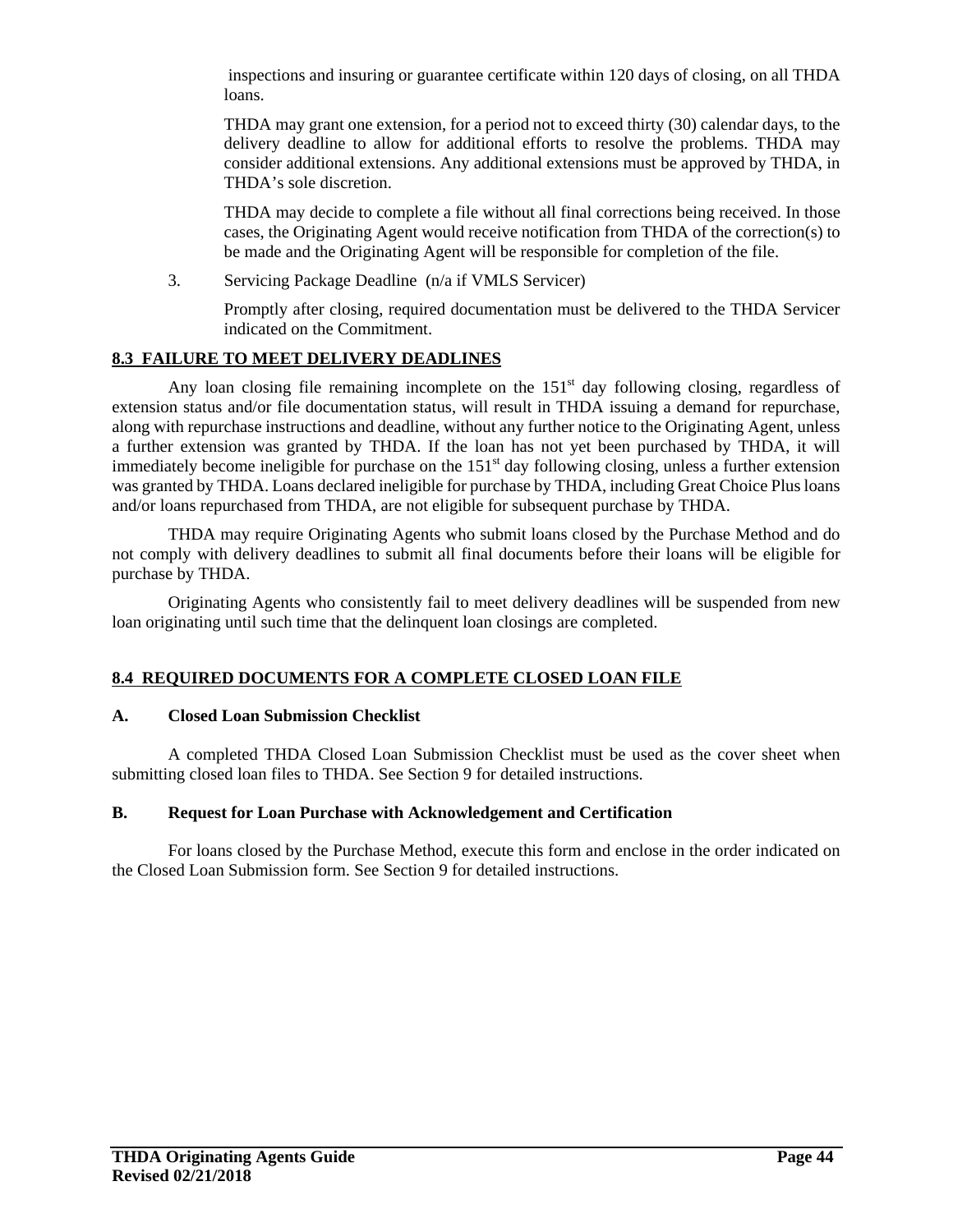#### **B. Tax Service Fee**

A \$60 tax service fee must be charged on all loans. It can be paid by the borrower or lender and must be reflected accurately on the Loan Estimate and Closing Disclosure. THDA deducts this amount from the SRP and remits the tax service fee to CoreLogic.

## **C. Changing Fees/Compensation**

Compensation and fees may be changed or eliminated at the discretion of THDA.

#### **D. Tax and Insurance Escrow**

The initial Escrow Account Disclosure statement must be completed accurately to be sure sufficient funds are collected at closing. The initial escrow funds will be deducated from the purchase of the loan.

#### **E. Volunteer Mortgage Loan Servicing Directory**

VMLS staff is available to answer any question Monday-Friday, 8am-5pm CST.

VMLS Customer Service: 844-865-7378

#### **ADDRESSES:**

*Physical Address:* Volunteer Mortgage Loan Servicing 404 James Robertson Pkwy, Suite 1450 Nashville, TN 37219-1536

*Payment Address:* Volunteer Mortgage Loan Servicing PO Box 305170 Nashville, TN 37230-5170

#### *Email Address:* custserv@volservicing.com

#### **Primary Escalation Contacts for VMLS**

Servicing Managers: Trebia Johns, (615)649-3424 tjohns@volservicing.com

> Heather Johnson, (615)649-3420 hjohnson@volservicing.com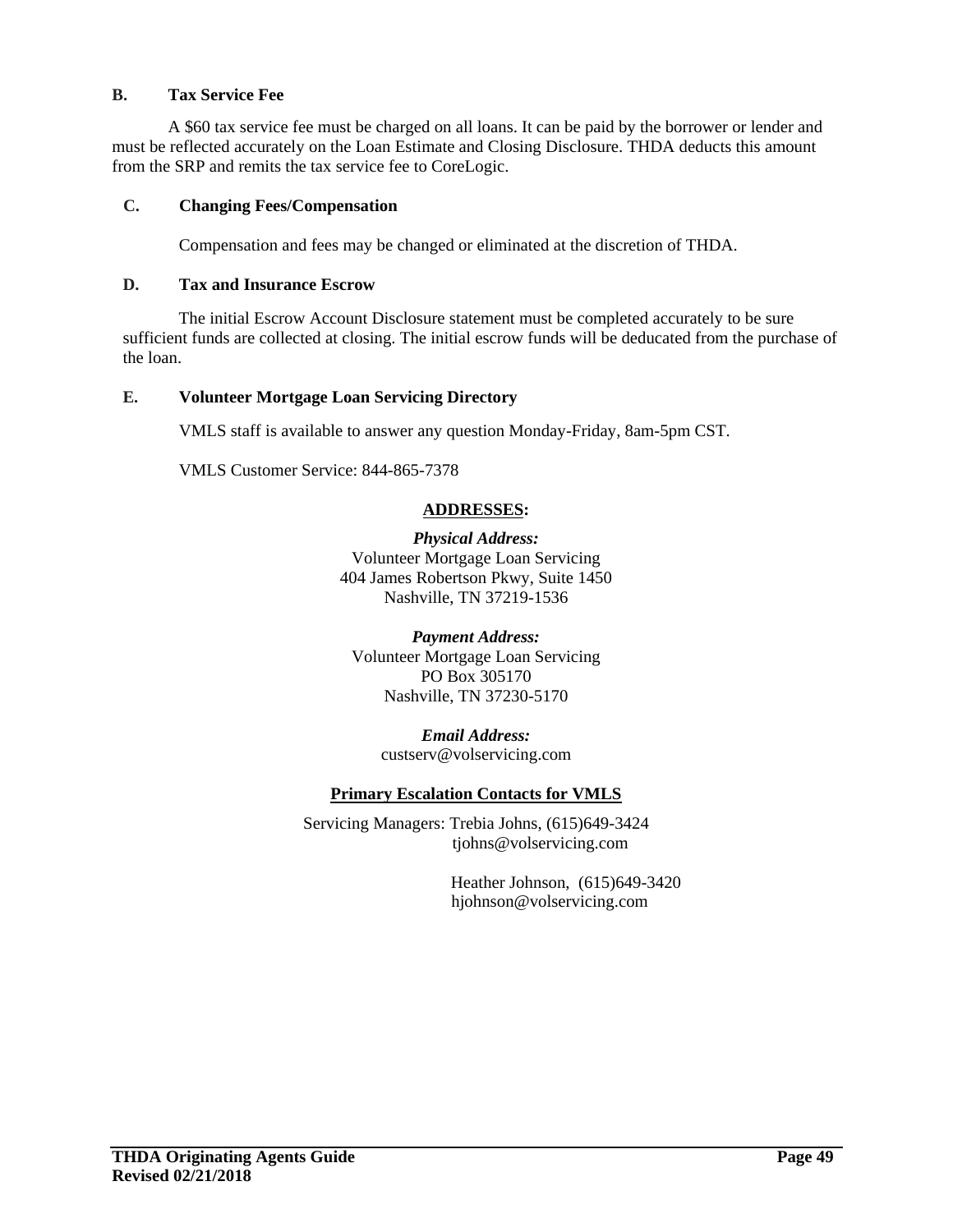## **SECTION 9: THDA FORMS AND INSTRUCTIONS**

As a result of Tax Code requirements, THDA must require certain forms. Application files or closed loan packages that do not contain fully executed THDA forms, as required, will not be accepted by THDA. These forms must be included in THDA application files and in THDA closed loan packages as indicated in this Guide. THDA forms are in addition to the typical forms utilized in the mortgage industry. These forms are to be considered part of this Guide.

THDA forms may not be altered.

THDA forms may not be distributed to a lender who is not an Originating Agent or to any other unauthorized individual or entity.

Detailed instructions for completion of each THDA form follows in the order that they are typically encountered in the lending process:

Application Affidavit HO-0450 (03/11) Veteran Exemption Application Affidavit HO-0460 (02/07) Notice to Applicants Federal Recapture Requirements HO-0448 (07/17) Seller Affidavit HO-0451 (09/99) Buyer Profile HO-0439 (02/15) Underwriting Submission Checklist HO-0549 (11/17) Affidavit of Affixation HO-0453 (12/06) Legally Enforceable Obligation Letter HO-0476 Closed Loan Submission Checklist HO-0541 (02/18) THDA Rider HO-0440 (08/03) Request for Loan Purchase with Acknowledgement and Certification HO-0444 (10/14) Disclosure of Loan Terms for Great Choice Plus Second Mortgage Loan HO-0574 (02/17) Disclosure of Loan Terms for HHF-DPA HO-0574-HHF (07/17) Program Certification for HHF-DPA HO-0580-HHF (03/17) Third Party Authorization for HHF-DPA HHF-DPA-1002 (07/17)

## **APPLICATION AFFIDAVIT HO-0450 (03/11)**

#### **VETERAN EXEMPTION APPLICATION AFFIDAVIT HO-0460 (02/07) (If Applicable)**

The Application Affidavit or Veteran Exemption Application Affidavit (if applicable Application Affidavit must be executed by each applicant and non-qualifying spouse. The household income figure to be provided in item #4 is the maximum allowable income for the size of the applicant's household and location of property. The acquisition cost figure for Great Choice is to be provided in item #5 is the maximum THDA acquisition cost for the county in which the property is located. The original Application Affidavit or Veteran Exemption Application Affidavit is required by THDA. All changes or whiteouts must be initialed by the Applicant(s).

Each Application Affidavit or Veteran Exemption Application Affidavit, must be executed and notarized within the State of Tennessee; however, in rare circumstances, an Application Affidavit or Veteran Exemption Application Affidavit may be executed and notarized outside the State of Tennessee, such as when a person is a member of the armed forces, is stationed outside the state and is unable to be present while the application is being processed.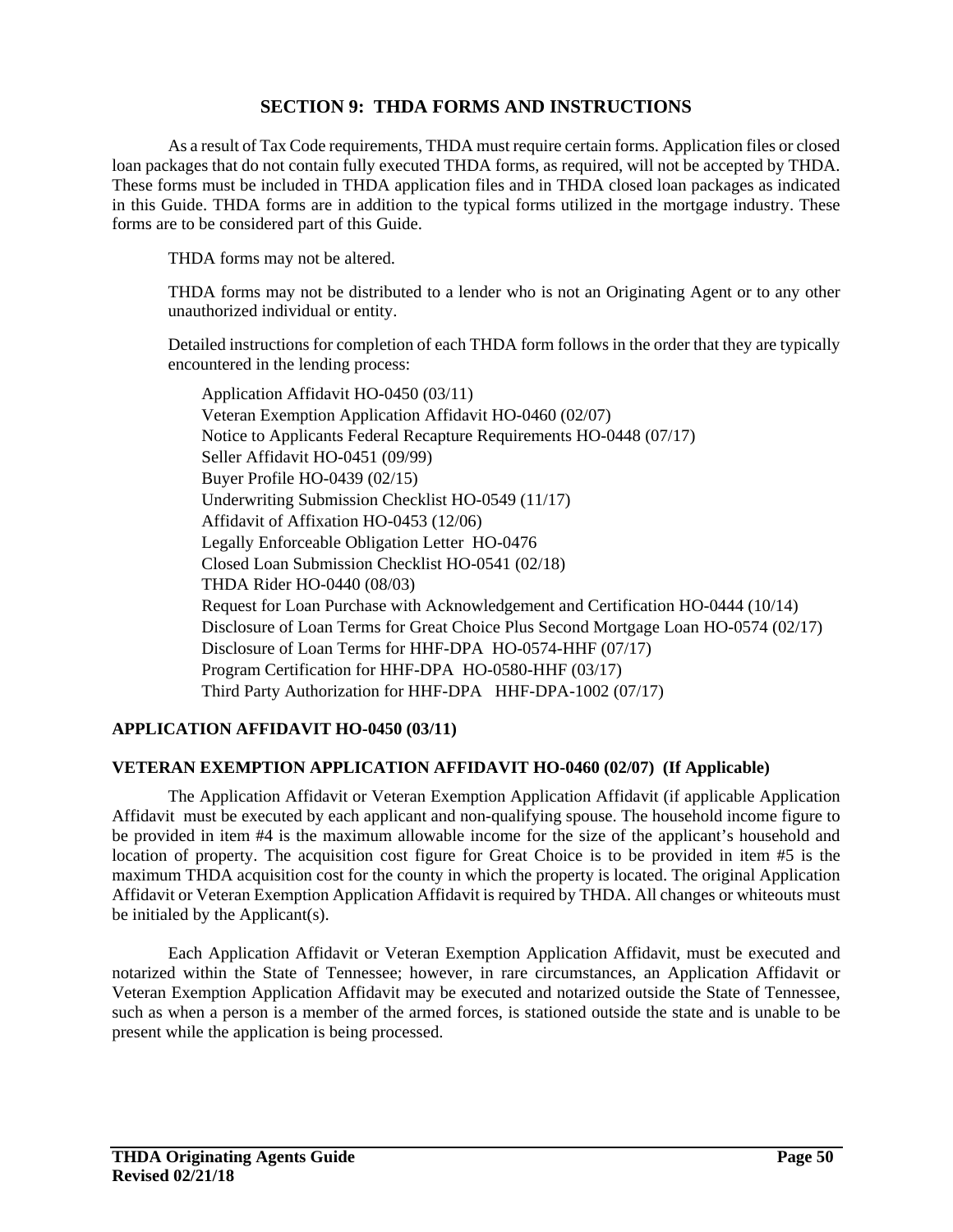provided if the residence is a 2, 3 or 4 family home, or is a PUD, townhouse, zero lot line, modular or manufactured home.

#### THDA Program Eligibility/Credit Package

A check mark, an "X" or "N/A" must be indicated for each document listed on the form. Refer to Section 6.2 for additional information.

An Originating Agent staff member's signature, printed or typed name and telephone number must appear at the bottom of the checklist. Without this information, the file is considered incomplete. In addition, if this information is omitted, THDA does not know who to call if questions arise.

## **AFFIDAVIT OF AFFIXATION HO-0453 (12/06)**

An original Affidavit of Affixation is required on all manufactured home loans and must be recorded as a separate document. It cannot be recorded with or attached to the Deed of Trust for recordation.

## **LEGALLY ENFORCEABLE OBLIGATION LETTER HO-0476**

For any Great Choice loans insured by FHA/HUD the Originating Agent will receive a Legally Enforceable Obligation Letter (LEOL) attached to the THDA Loan Commitment. HUD/FHA requires that THDA provide a Legally Enforceable Obliation Letter when THDA has agreed to provide DPA funds in the form of the Great Choice Plus loan. The Borrower(s) is to sign the LEOL at closing and a copy of the executed LEOL must be sent back to THDA with the initial closing submission package in order for THDA to purchase the Great choice Plus loan.

The Originating Agent is to retain the original LEOL in their loan file to accompany the FHA insurance application associated with the first mortgage.

# **CLOSED LOAN SUBMISSION CHECKLIST HO-0541 (02.18)**

Use this form when submitting all closed loan files to THDA, regardless of the source of funding. This form can also be used as a checklist for submission of follow-up documentation. Complete all items on this form. Do not change the size of this form.

## **THDA RIDER HO-0440 (08/03)**

The THDA Rider must be completed, executed, attached to and recorded with the deed of trust for all THDA first mortgage loans, regardless of loan type. The THDA Rider must be signed by all Borrowers who are required to sign the first deed of trust and recorded with the deed of trust.

## **REQUEST FOR LOAN PURCHASE WITH ACKNOWLEDGEMENT AND CERTIFICATION HO-0444 (10/14)**

All loans closed by the Purchase Method must be accompanied by an executed Request For Loan Purchase with Acknowledgement and Certification when delivered to THDA. By submitting a loan file for purchase by THDA, each Originating Agent is deemed to affirm the Acknowledgement and Certification appearing on the master form of the Request For Loan Purchase with Acknowledgement and Certification with respect to each loan file submitted regardless of whether the Acknowledgement and Certification is included with the form submitted with a particular loan file.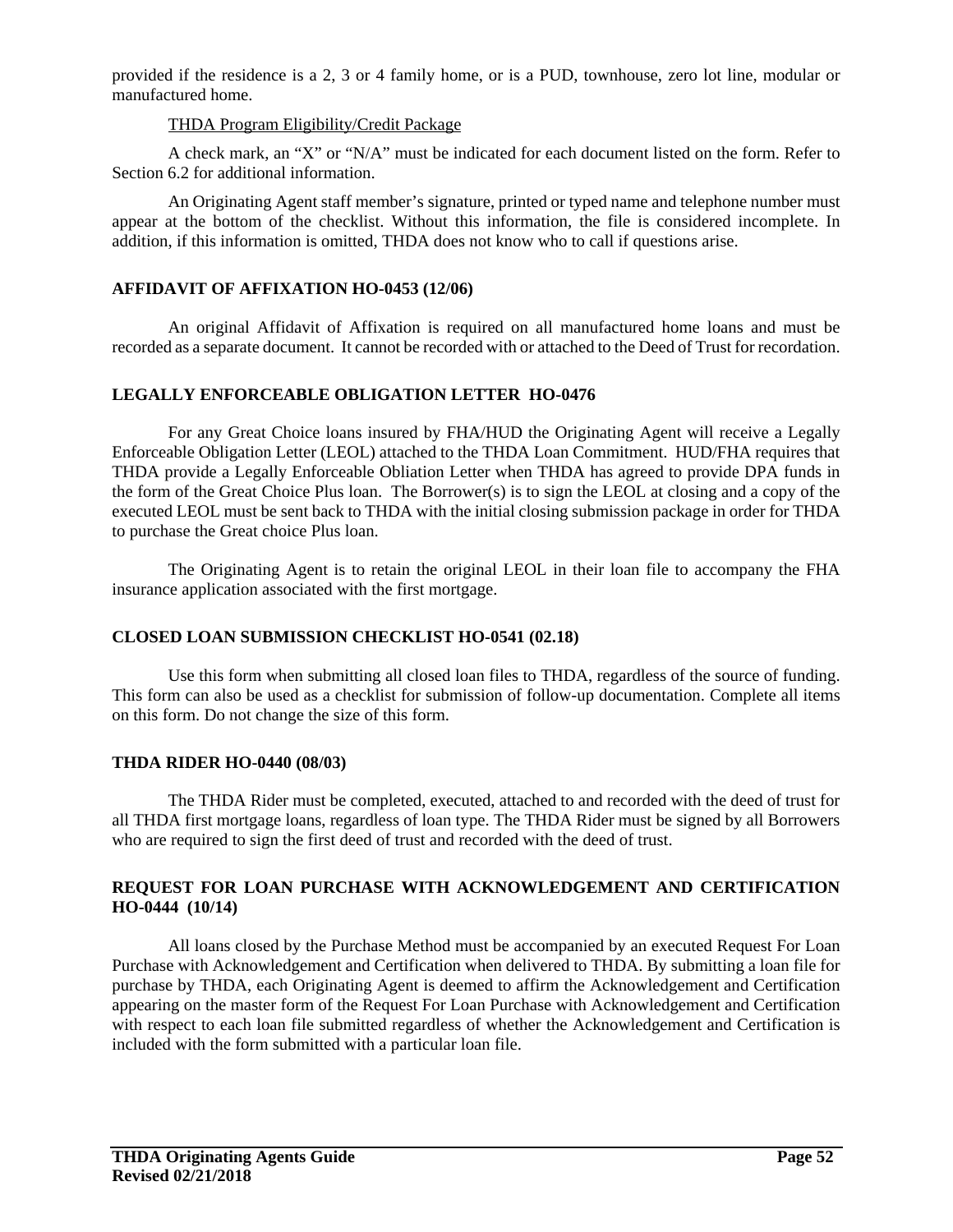#### **Tennessee Housing Development Agency (THDA) Closed Loan Submission Checklist**

| OA Name:               | THDA Loan #:      |  |
|------------------------|-------------------|--|
| <b>Contact Person:</b> | Primary Borrower: |  |
| Phone:                 | Date Loan Closed: |  |

#### Please upload package to: **OLS.THDA.ORG**

In each space below, check items enclosed, or enter "**TF**" (to follow), or "**NA**" (not applicable). Assemble package in order listed. All items except those with an asterisk must be in package at initial delivery (which must be within 10 days of the date loan closed). All items must be complete, fully executed, dated and notarized, if required, all as indicated in each document and the Originating Agents' Guide.

- Request for Loan Purchase with Acknowledgement and Certification
- Power of Attorney, if applicable
- \_\_\_\_ Initial Escrow Account Disclosure
- \_\_\_\_ Executed Enforceable Obligation Letter (FHA only)
- \_\_\_\_ Original Note, endorsed to THDA
- \_\_\_\_ Original Second Mortgage Note
- \_\_\_\_ \*Recorded Deed of Trust and Riders, if applicable; copy of unrecorded with closing package
- \_\_\_\_ Recorded second mortgage deed of trust, if applicable; copy of unrecorded with closing package
- \_\_\_\_ \*Recorded Affidavit of Affixation (Manufactured Homes)
- \_\_\_\_ \*Recorded Assignment from OA to THDA (n/a if MERS documents submitted) if applicable
- \_\_\_\_ \*Title Insurance Policy with THDA named as insured
- \_\_\_\_ Executed Warranty Deed (Certified copy of recorded Warranty Deed if Manufactured Home)
- \_\_\_\_ Signed Closing Disclosure
- \_\_\_\_ THDA Settlement Statement (HUD-1) for second mortgage
- \_\_\_\_ Revised Loan Estimate (if applicable)
- Final executed 1003
- \_\_\_\_ Hazard Insurance policy declarations page or Certificate of Insurance with THDA as named insured, maximum deductible of \$2500
- \_\_\_\_ Life of Loan Flood Hazard Determination
- Notice to Borrower in Special Flood Hazard Area, if applicable
- \_\_\_\_ Flood Insurance Application with THDA as named insured and copy of premium check (if applicable)
- \_\_\_\_ Address Certification (if applicable)
- \_\_\_\_ Name Affidavit (if applicable)
- \_\_\_\_ Copy of clear Termite Letter or soil treatment certificate (if applicable)
- \_\_\_\_ Escrow Agreement for Repairs or Completion of Construction (if applicable)
- \_\_\_\_ THDA Commitment conditions satisfied
- \_\_\_\_ IRS Form 4506
- Final inspection, if applicable
- \_\_\_\_ Hello/Goodbye letter Notice of Transfer of Servicing
- \_\_\_\_ \*Copy of MIC/LGC/Original RECD 1980-17, **OR** as applicable:
	- *\_\_\_\_ Lender query from FHA connection reflecting THDA as the holder*
	- \_\_\_\_ Copy of completed USDA/RD 1980-11 and 1980-18 (conditional commitment)
	- \_\_\_\_ **PRIOR TO PURCHASE** -- Original Certificate of Title or Original Manufactured Certificate of Origin (Manufactured Home) if not included in Underwriting Submission Package

# **FINAL MANDATORY DELIVERY DATE FOR ALL ITEMS**:

Closing date  $+$  120 days  $=$  \_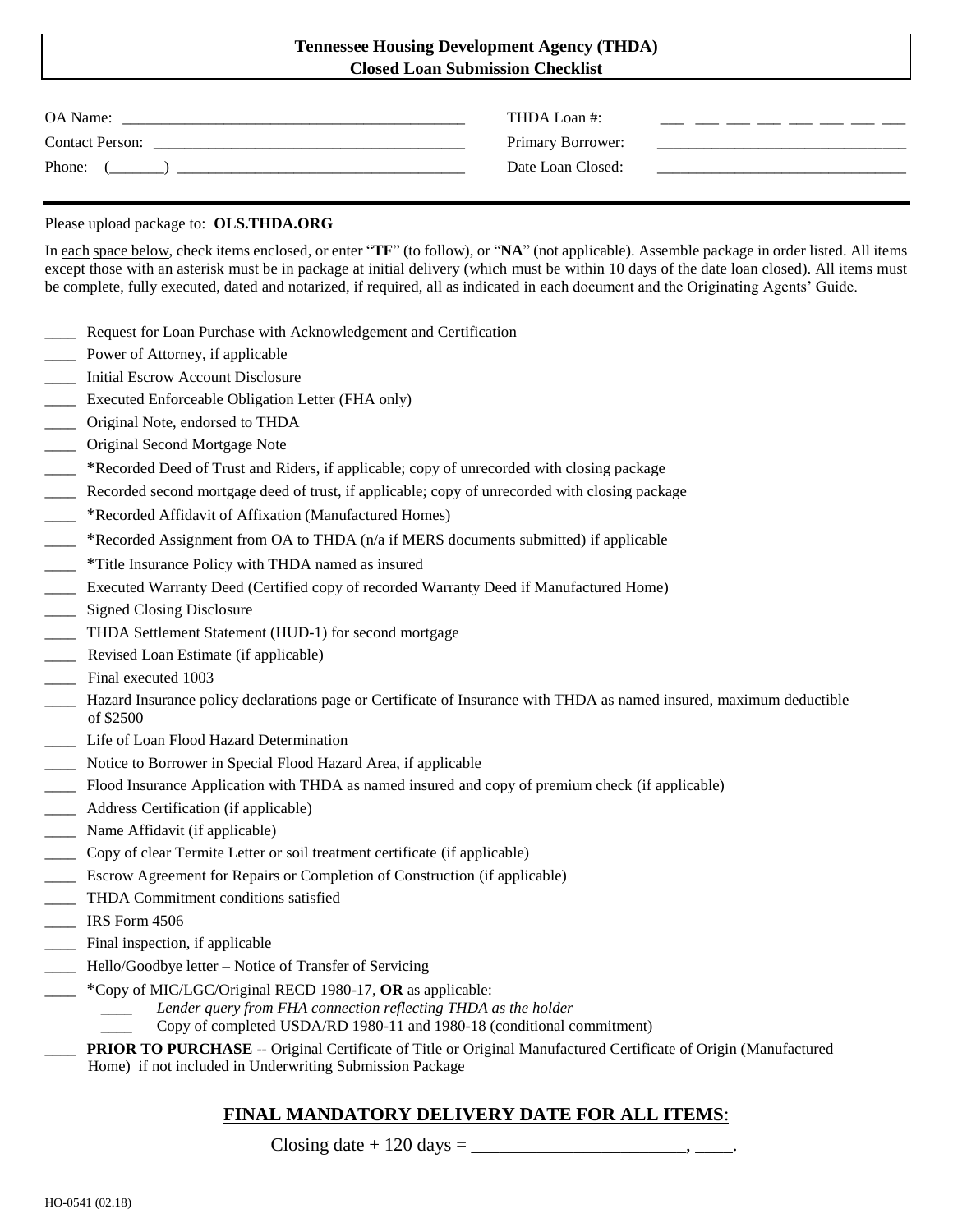| <b>Tennessee Housing Development Agency (THDA)</b>                      |
|-------------------------------------------------------------------------|
| <b>Request for Loan Purchase with Acknowledgement and Certification</b> |

| Originating Agent Name and Address:                                                                                                                                                                                                                                                                                                 | O.A. Number:                                                                                                                              |  |
|-------------------------------------------------------------------------------------------------------------------------------------------------------------------------------------------------------------------------------------------------------------------------------------------------------------------------------------|-------------------------------------------------------------------------------------------------------------------------------------------|--|
| the control of the control of the control of the control of the control of the control of the control of the control of the control of the control of the control of the control of the control of the control of the control<br>and the state of the state of the state of the state of the state of the state of the state of the | Contact Person:<br>Email:                                                                                                                 |  |
| Must be completed in full. Do not attach wiring information on a separate page.<br>Wire To:                                                                                                                                                                                                                                         |                                                                                                                                           |  |
|                                                                                                                                                                                                                                                                                                                                     | O.A. Account                                                                                                                              |  |
| Receiving Bank Name:                                                                                                                                                                                                                                                                                                                |                                                                                                                                           |  |
| Receiving Bank Address:                                                                                                                                                                                                                                                                                                             |                                                                                                                                           |  |
|                                                                                                                                                                                                                                                                                                                                     |                                                                                                                                           |  |
| <b>THDA Loan Number:</b>                                                                                                                                                                                                                                                                                                            | Loan Amount:<br>$\begin{array}{c c c c c c} \hline \text{S} & \text{S} & \text{S} & \text{S} & \text{S} & \text{S} \\ \hline \end{array}$ |  |
|                                                                                                                                                                                                                                                                                                                                     | 2 <sup>nd</sup> Mortgage Loan Amount: \$_______________                                                                                   |  |
| Primary Borrower:                                                                                                                                                                                                                                                                                                                   | <b>Interest Rate:</b><br>$\%$<br>the contract of the contract of the contract of                                                          |  |
| Property Address:                                                                                                                                                                                                                                                                                                                   | 2 <sup>nd</sup> Mortgage Interest Rate: ________________%                                                                                 |  |
|                                                                                                                                                                                                                                                                                                                                     | Closing Date:<br><u> 1989 - Johann John Stone, mars et al.</u>                                                                            |  |
| <b>Initial Escrow:</b>                                                                                                                                                                                                                                                                                                              | 1st Payment Due:                                                                                                                          |  |

We hereby request THDA to purchase the attached loan, which is: (Check applicable box. If not checked, the second box applies.)

**Q** Complete in all respects.

 Complete except for items indicated by "**\***" on the enclosed Closed Loan Submission Checklist, which items shall be delivered to THDA by the 120<sup>th</sup> day after the closing date for the referenced loan. If such items are not delivered, we agree to immediately repurchase this loan at the option of and upon notice from THDA, or, if loan has not been purchased by THDA, we acknowledge that the loan will not be eligible for purchase by THDA. These conditions also apply to a THDA second mortgage, if included with this transaction.

Originating Agent acknowledges receipt of the master form from THDA which is titled "Tennessee Housing Development Agency Request for Loan Purchase with Acknowledgement and Certification" on one side and titled "Acknowledgement and Certification" on the other side. By signing below, Originating Agent affirms all matters stated under the title "Acknowledgement and Certification" with respect to the mortgage loans for which this purchase request is being made, regardless of whether the items appearing under the title "Acknowledgement and Certification" on the master form appear on the reverse side of this request for loan purchase.

| Originating Agent Authorized Signature |                                                    | Date |                     |  |  |  |
|----------------------------------------|----------------------------------------------------|------|---------------------|--|--|--|
| Print Name                             | Title                                              |      | <b>Phone Number</b> |  |  |  |
| FOR THDA USE ONLY                      |                                                    |      |                     |  |  |  |
| Settlement Date:                       | <u> 1980 - John Stein, Amerikaansk politiker (</u> |      |                     |  |  |  |
| \$                                     | Principal Loan Amount                              |      | Issue:              |  |  |  |
| \$                                     | Principal Loan Amount 2 <sup>nd</sup> Mortgage     |      |                     |  |  |  |
| \$                                     |                                                    |      |                     |  |  |  |
| \$                                     | (-) Initial Escrow                                 |      |                     |  |  |  |
| \$                                     |                                                    |      |                     |  |  |  |
| $\sim$<br>$=$                          | Net Wire, this loan                                |      |                     |  |  |  |
|                                        |                                                    |      |                     |  |  |  |
| Authorized By                          |                                                    | Date |                     |  |  |  |